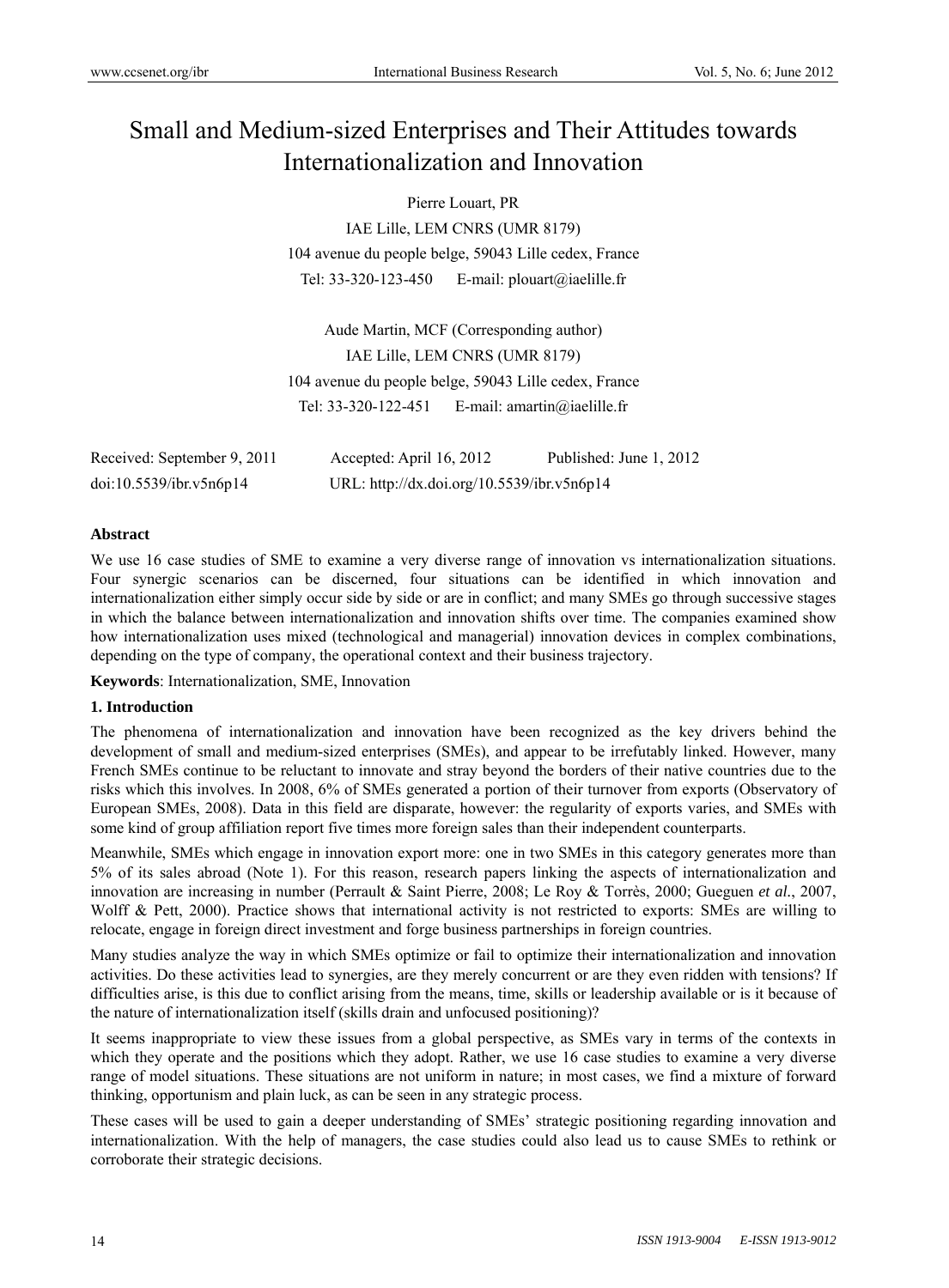We do not include group subsidiaries in this study, as they have access to export-related resources through their parent companies, which means that their ability to trade abroad differs from that of independently managed SMEs.

# **2. Frame of Analysis**

# *2.1 A Few Misconceptions*

SMEs fall victim to numerous misconceptions regarding their internationalization behavior. At least three of these are discussed below.

Firstly, SMEs are the subject of a number of dogmatic preconceptions meted out through sound arguments telling them "how to export". The expounding of general principles may seem reasonable (and it is reasonable in part), but it disregards certain realities specific to SMEs and does not account for the fact that these businesses often make decisions reactively, or even "in fits and starts", to paraphrase Montaigne (Note 2).

Let us take an example of rational injunctions (taken from a website, rungisinternational.com): "Exporting success cannot be achieved through improvisation. Besides patience and determination, it requires planning and specific preparation, both of which in turn demand that the business adopt a structured method with a clearly defined strategy and financial plan […]. The finances on offer must be commensurate with the size of the firm and its turnover objectives. The business must have enough financing to be able enter a foreign market without qualms […]. In light of the product chosen for export, the most profitable market must be identified, the potential for market growth analyzed, and the customer profile targeted, all the while taking into account the degree of political risk, channels of distribution, regulations, competition and infrastructure […]. The business must adapt to cultural issues, that is to say the way people buy, live and think. Any preconceived idea can be harmful to the business's involvement in the chosen market. And so on." At first sight, there is nothing wrong with this sensible list, but it says nothing of real strategic impulses or the risks and opportunities behind them.

A second common misconception is that SMEs need to have reached a certain size (through unions, associations or support from international businesses at the very least) before they can export (Perrault & St Pierre, 2008). Admittedly, "firms becoming established in a greater number of destinations are more productive, are larger, pay higher wages and enjoy bigger margins" (Fontagné & Gaulier, 2008), but the fact that a business exports less or across shorter distances does not mean that it is not internationalizing, and nor does it mean that it is devoid of strategy or productivity as a result.

In broader terms, general statements about links between business environment, experience or length of business activity and degree of internationalization should be treated with caution (Andersson, Gabrielsson & Wictor, 2004). These aspects are certainly relevant, but general statistics cannot account for individual behaviors.

Finally, many analyses confuse internationalization and exportation. In a general sense, any type of internationalization involves exporting, importing, and exchanging technological skills on a global market (Perrault & St Pierre, 2008). Moreover, we can discern and describe various types of internationalization: notably commercial (expanding trade), technological (where there is an open link with the global industrial system), and organizational (involving complex relocation in, for instance, the commercial, logistical, or productive domains).

# *2.2 A Few Shared Findings*

A distinction can be made between three types of internationalization:

- (a) *Incremental* (as can be seen in step-by-step models). For example, a company exports to reduce its level of risk or uncertainty by enlarging its markets little by little.
- (b) *Opportunistic* (methods of international penetration involving seizing opportunities in conjunction with the firm's types of strategic involvement);
- (c) *By initial design* (in this case, internationalization is directly linked to the birth of the firms: BORN GLOBAL COMPANY, INTERNATIONAL NEW VENTURE, INSTANT EXPORT, INFANT MULTINATIONAL, GLOBAL START-UP, etc.).

For Julien and Martin, (1996), the SMEs which export the most are medium- to high-technology companies which maintain a level of commercial, competitive, and technological responsiveness and which have a number of formal processes at their disposal. In other words, in addition to securing the minimum technical abilities required, the firm must also enjoy the necessary commercial prospects and structure its activities (so as not to lose itself in the formal variety which arises as a result of internationalizing).

Various studies (Coviello & Munroe, 1995; Julien & Martin, 1996) have shown that SMEs' ability to forge contacts (to join and expand networks) may explain their propensity to internationalize. Whether formal or informal in nature,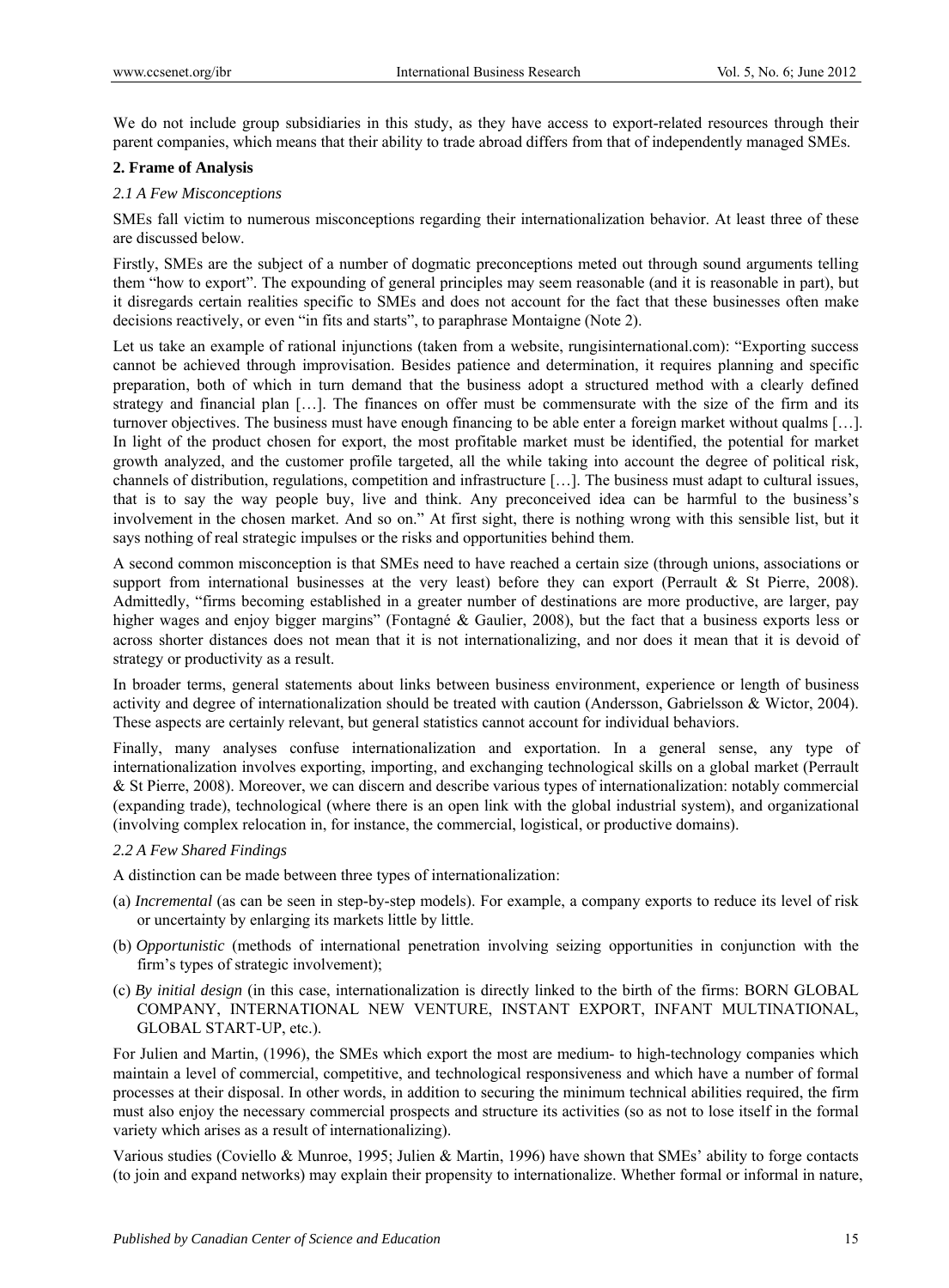such contacts enable the firm to benefit from opportunities by summoning skills. In the same way, Julien (2005) prompts managers to join intelligent networks which are able to support them, that is to say to help them develop their knowledge and to provide them with rich information and new opportunities.

Finally, as managers plays a key role in directing SMEs (Julien, 1997), they contribute directly to their propensity to internationalize, or indeed their lack thereof (Morgan, 1997; Lloyd Reason & Muughan, 2002). Useful personal characteristics in this regard are a certain level of training, international experience and fluency in foreign languages. A sense of the challenge involved in going international must also be added to this list (Calof & Beamish, 1995). Knight (2001), meanwhile, observes that "The manager's international inclination is a fundamental attitude and contributes greatly to performance". On the contrary, a manager's fearful attitudes concerning risks and innovation can generally be considered as inhibiting factors (Fillis, 2000).

We can see from the above that opportunities for internationalization are secured when a favorable manager coincides with available resources (technological potential, network-related dynamics). This marriage is a source of innovation in its own right.

# *2.3 A Few Concepts to Be Tested*

Since the links between innovation and internationalization are complex and incidental, "it is not so much a help to export that companies need, but a more horizontal policy heightening the level of efficiency" so that the potential for growth or for production quality improves. "As the retreat of high-tech demonstrates, the subject of innovation is at the heart of these policies" (Fontagné & Gaulier, 2008).

In this paper, our bias is not to fix or classify SMEs' behavior during internationalization processes from the outset, and nor is it to classify them in a kind of typology (with the aim of distinguishing, assessing or classifying them).

We examine SMEs' praxis (their activity in times of change), through the managers' and their teams' behaviors, revealing the multi-faceted realities which emerge when goalposts are in flux. The links between internationalization and innovation vary through time, obeying circumstantial rules.

Obviously, conditions of general rules are identified (in help, support or injunctions; in regulation through the environment, advice networks or financing). A need for resource-related support can also be identified (by which we mean time, methods and skills, with the technological level and requirement depending on the economic domain involved and the degree of globalization of firms competing in those domains).

However, SMEs' responses are differentiated, creative and mobile, as can be seen from the sixteen case studies offered below. It would be a pity to disregard this dynamism by imposing structuring principles. What SMEs expect is to be assisted, where necessary, to bring their initiatives to fruition, and to settle their objectives (priority management, renunciations, delays, speeding up, boldness), by bolstering their resources or by limiting their risks.

# **3. Types of Synergy between Internationalization and Innovation**

At least four synergic scenarios can be discerned, and these will be labeled A to D below.

First scenario: innovation potential makes internationalization possible through specialized products with a worldwide distribution (AB).

One possibility here is a start-up decision (A): the firm is international, with "global products", from the outset. In this category we find SMEs whose manager fosters an international dimension from the start. The numerous papers on the dominant role played by managers in organizational and decision-making patterns emphasize this specific category (Julien, 1997). Indeed, the firm's objectives are strongly determined by the personal priorities of the manager, who conceives, develops and implements his firm's goals (Filion, 1991). Torrès and Plane (2003) term SMEs "ego-firms". Other papers have shown that there is a direct link between a SME's inclination to develop internationally and its manager's own characteristics (Morgan, 1997; Lloyd-Reason & Mugan, 2002), especially his experience, training, skills and origin.

#### *The case of SEQUANS, a very international Franco-Lebanese company (Note 3)*

*Founded in 2004, the SEQUANS start-up was floated on the New York Stock Exchange in 2011. Of French and Lebanese origin, its manager was first a senior lecturer in a university in Beirut. He then joined Alcatel, before moving to a start-up in the Silicon Valley. Next, he began working on the design of silicon chips for mobile phones and fourth-generation USB flash drives.* 

*When he started out in Paris (SEQUANS means "an inhabitant of the banks of the Seine"), he was refused support by all the banks and investment funds, with one exception, financed in part by the Region of Ile de France. Because of this, he has always felt a sense of gratitude towards the local and regional authorities.*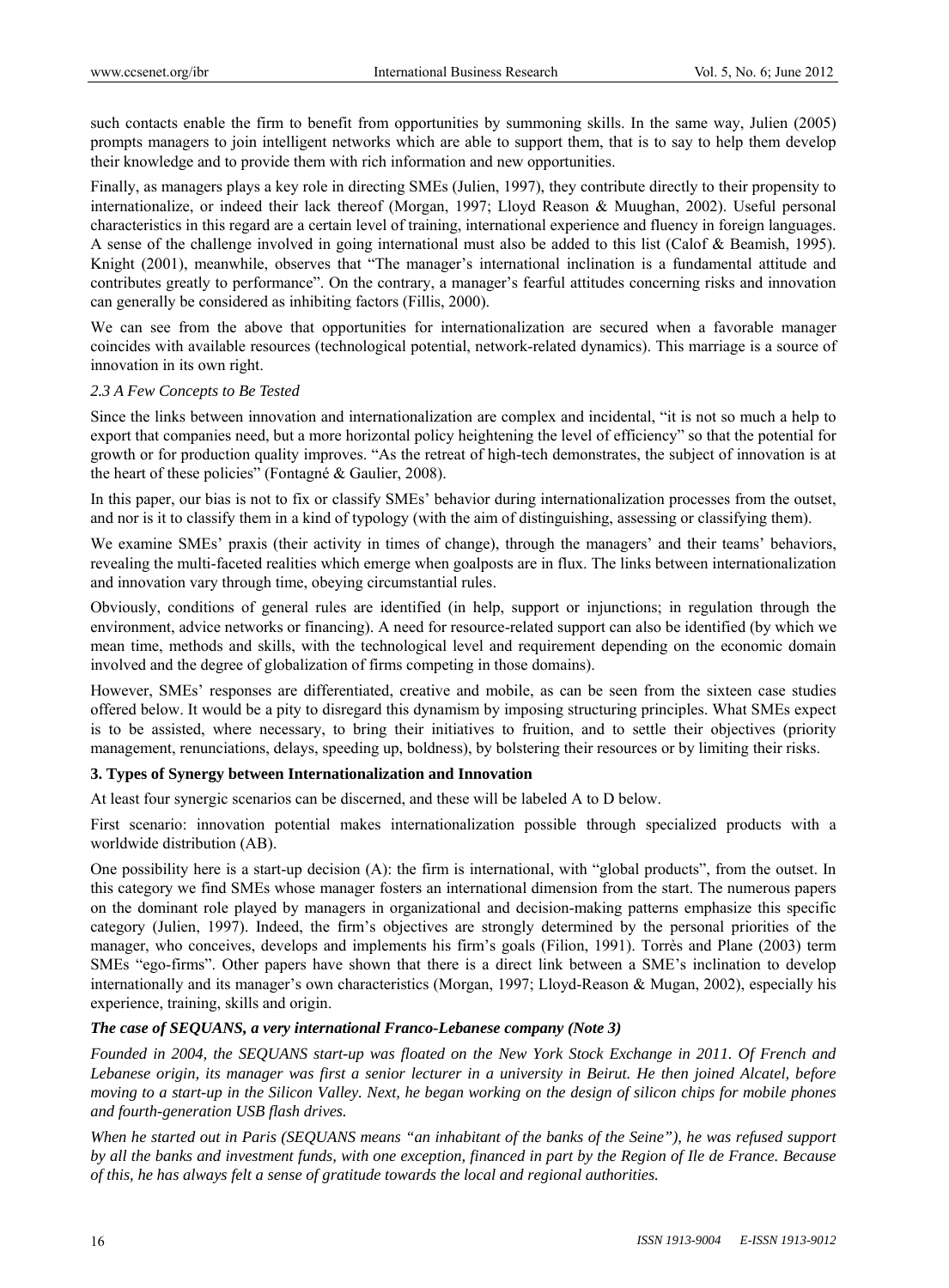*He signed his first commercial contract with a small Israeli company in 2005 (such are the benefits of having local links). Since then, he has learnt to negotiate with the big names in telecoms. His technical expertise has enabled him to become a world leader in his field. A polyglot, he has settled in several countries, and now employs 250 people with 37 different nationalities; he has also increased his company's turnover thirty-fold in five years (from 2.5 to 70 million dollars).* 

*His share issue on Wall Street gave rise to new opportunities concerning technological backing and markets opening.* 

*Clearly a competent scientist, he has benefited from networking skill and determination, with the business sense common to all Lebanese. Meanwhile, the French setting in which he operates was more of a hindrance than a help with the satisfaction of his financial needs at start-up.* 

#### *EGO case study (Note 4)*

*This furniture company employing 25 people was created in 2004 following an encounter between a designer and an engineer experienced in commercial techniques. It manufactures top-of-the-range outdoor furniture (garden and pool furniture). Given the prices charged, this company internationalized from the outset so as to target wealthy customers.* 

*The company focused on three strong avenues: (a) coherent positioning (to prevent any dilution of its brand image); (b) all cash flow was reinvested in exports (to tackle new markets); and (c) all the staff were empowered (to create partnership links with each of them).* 

*In outdoor furniture, a two-year period generally elapses between initial contact and the realization of sales. A good level of penetration is crucial (to be achieved through trade fairs, prospection, press relations and catalogues). The most successful retailers and those "most in step with the spirit of the society" must be identified.* 

*The challenge is now to move from exportation to globalization. First of all, it is necessary to "relocate to remain in France", using a workforce based partly abroad while keeping core functions such as design, marketing, research office and tooling on site. It is then vital to become a "global brand" with worldwide recognition.* 

Second scenario (B): the company has a technical core with a high level of potential (specialized products or services) which enables it to internationalize through trade fairs, trade shows, middlemen (employers' organizations, chambers of commerce and industry, public-sector partners), or simply via the internet, etc… In this case, what exists is sold (with slight adjustments). The problem is which resources to use, what backing to secure, and what support is on offer from international businesses, as well as how quickly business should be developed.

*For the manager of LABOFILL, member of a chamber of commerce and industry and coordinator of an EXPORT club, "what is vital is the exchange of experience and the opportunity to enjoy networks abroad".* 

In this respect, the best method to adopt does not necessarily involve a particular geographical progression in line with the advice of those who advocate beginning with nearby countries and then moving further afield. The opportunities offered by the internet and the density of transport infrastructure mean that established contacts and links can be prioritized. It is often only then that specific risks and constraints in terms of transport costs are taken into account.

In May 2009, the DGCIS (French Directorate General for Competitiveness, Industry and Services) showed that SMEs involved in competitive clusters were more focused on foreign markets. Indeed, competitive clusters are no longer limited to a regional or even national scope, but rather they engage in an internationally oriented cooperation policy. A study by the Richelieu Committee, a French association of innovating SMEs, shows the importance of competitive clusters which can facilitate the creation of international links.

#### *OPEN WIDE case study (Note 5)*

*Created in 2001 with the support of Thalès and Schneider Electric, OPEN WIDE specializes in "the industrialization of open source technologies". This SME has a R&D center which enables it to remain an expert in the field and develop its role as an "integrator in the field of the urbanization of information systems".*

*Although Open Wide does not carry out any prospection abroad, Patrick Benichou, its founder and managing director, explains that the technological content which the firm possesses enables it to be present in various countries. He goes on to explain the methods which he puts in place to take new markets:* 

‐ *It must be a provider for firms which have an engineering and design department abroad.* 

‐ *It must be able to train stakeholders in and users of this technology and thus enable technology transfer.*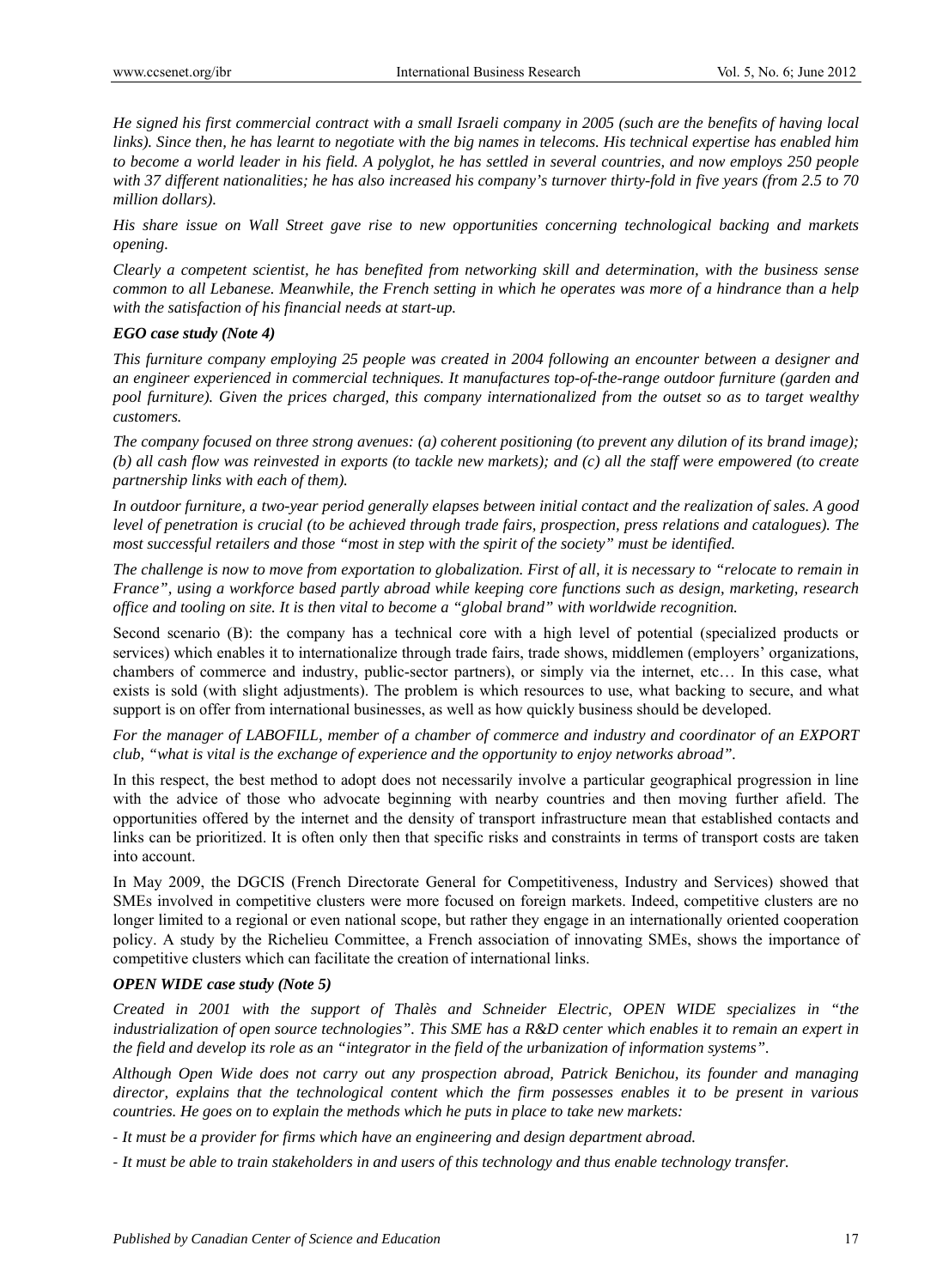‐ *It must create a joint venture with a (Chinese) partner to reach target customers interested in a specific skill: railroad supervision.* 

*Mr Benichou emphasizes that his membership of the competitive cluster System@tic has enabled him to adapt his offering and "to make himself known abroad".* 

# *PHASICS case study (Note 6)*

*Following a thesis from the LULI laboratory, which specializes in the use of high-intensity lasers, Benoit Wattelier created Phasics.* 

*This SME uses patented technology to manufacture and commercialize high-resolution wave front analyzers used both in biomedicine and in the field of optical metrology.* 

*Endowed with its own R&D team, Phasics seeks new ways to apply and adapt technology to its customers' needs.* 

*The partnership forged between the LULI laboratory and the SME enables PHASICS to benefit from state-of-the-art instruments. In return, LULI "benefits from the know-how of the engineers and researchers" of the SME and sees its work furthered in this way.* 

*Insofar as it benefits from international renown in its field of excellence and it plays host to many foreign experts, LULI allows Phasics' analyzers to raise their profiles. The manager underlines the usefulness of this partnership, which "has brought many contacts abroad and helped with development".* 

Third scenario (C): Innovation is built or organized through internationalization (as it characterizes the ways in which products, services or distribution channels are organized to reach a diverse target audience). There is a complex interaction here between innovation and internationalization.

Creativity and innovative potential favor internationalization (Fillis, 2000).

## *Mathez case study: Truffles for every taste (Note 7)*

*The MATHEZ chocolate factory (50 people, 10 million euros) manufactures truffles (in every possible flavor, with more than 50 varieties). Its main outlets are traditional networks (chocolate retailers), designers of food parcels and own-brand retail.* 

*One investor with an international outlook insists that exporting should be an "absolute priority", convinced as he*  is that "MATHEZ's future is international". All that is required is patience and to insist on ("remaining determined *over time"). To penetrate markets, the firm uses international trade fairs, which allow it to build a brand reputation. In commercial terms, this is the best way to establish contacts. Today, MATHEZ continues to maintain a presence at a dozen trade fairs. The internet plays the modest role of guiding prospective customers to the business and helping them to choose the products which interest them.* 

*Apart from countries where negotiation with importers was required, MATHEZ maintains direct relationships. When it settles in a store or store chain, it is often contacted by competitors wishing to compete on the products offered to their customers. This method has allowed MATHEZ to develop a strong presence in Asia. Overall, exports represent 70% of the business's turnover.* 

*Besides the creativity of its products and the specific formulae behind them, MATHEZ has managed to meet the needs of suppliers wanting a private brand (flexibility in packaging and market preparation).* 

*In this case, innovation assists with internationalization opportunities, and is in direct response to customers' needs. It is not a complex or costly type of innovation. It pivots upon a certain expertise in terms of diversification of tastes and packaging, and relies on a willingness to "stick to demand" and a strong ability to adapt.* 

# *VULLI case study (Note 8)*

*This manufacturer employing 70 people is famous for "Sophie the giraffe", a rubber toy which has featured in the lives of millions of newborn babies in France. The toy was created in 1961 and is a miracle product: it is long-lasting and uses tried and tested technology.* 

*However, internationalization required another form of creativity. The export department was created only in 2008 so that the business could move beyond the few sales it had previously made in Belgium and Switzerland. Although they were tried and tested, usual exporting methods did not bear fruit: the main retailers were not interested. The company then considered recruiting a "mum" who had dual nationality and liked Sophie the Giraffe. It designed a web site before visiting the country's top store, where many celebrities shop, with a stock of 20 giraffes, to have the stars photographed with the toy to generate publicity including via internet-based forums. With no advertising the retailers which initially rejected the giraffe ultimately agreed to stock it.*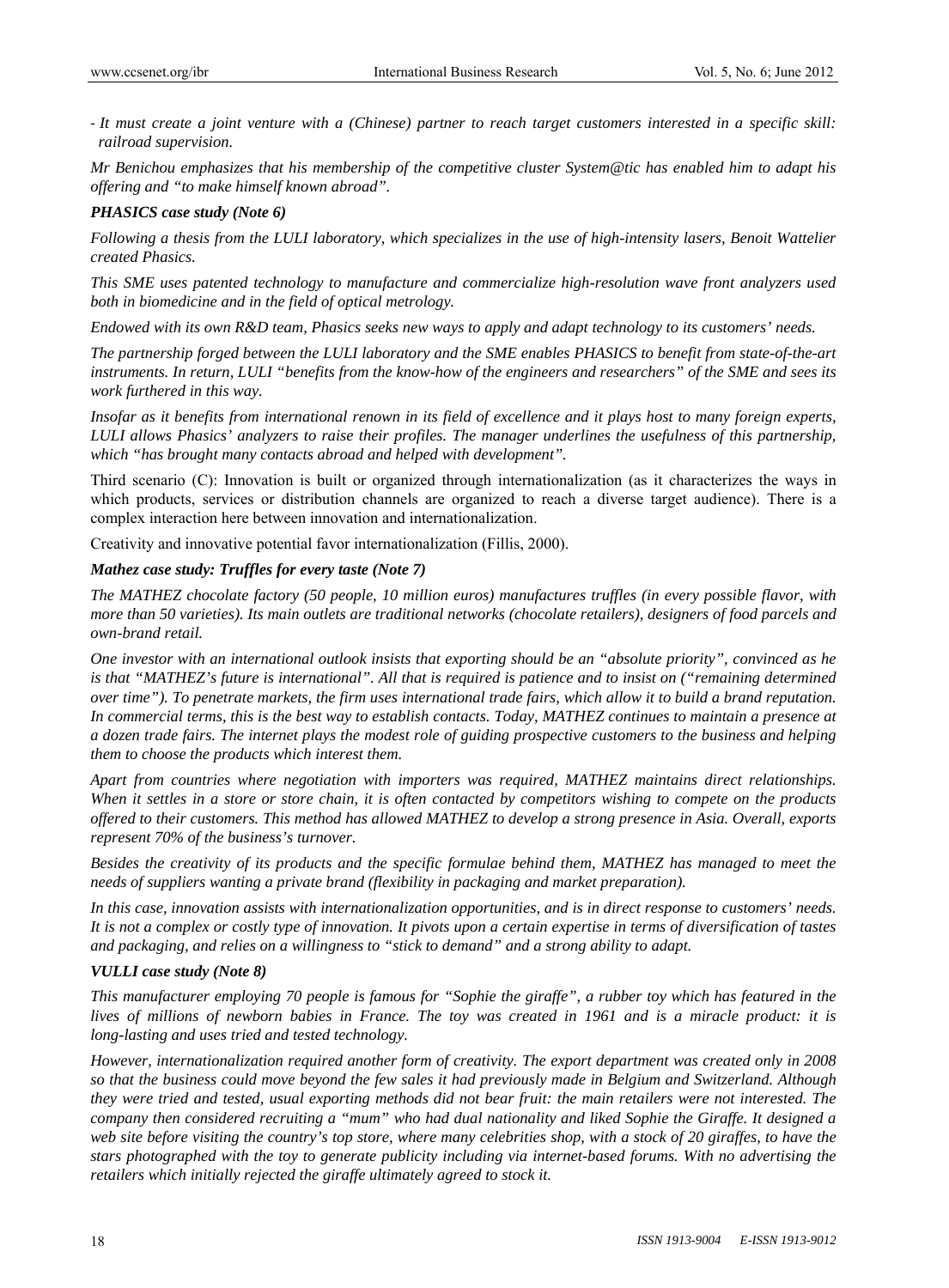# *This retail pattern was repeated in 47 countries.*

Last type of favorable scenario (D): internationalization leads to opportunities for innovation (through observation of technology, know-how or commercial needs in other countries which encourage the creation of new products, processes or services in the original company). These may include harbingers of future ideas (idea detection), benchmarking (adaptation of "good practices") or the importing of skills detected (or even bought) on international markets.

# *PAUL MAS case study (Note 9)*

*The Paul Mas Domains are a family property covering more than 200 hectares of vineyards around the villages of Pézenas, Montagnac, Ceyras and Limoux in the south of France. The wines produced here embody rural luxury, with a blend of tradition and innovation, creativity and authenticity.* 

*By making 98% of its sales abroad, in 2006 the firm was awarded a prize for international business. It works with retail agents without seeking to create subsidiaries or joint ventures. Paul Mas secures market share by adapting to local consumers' needs and new trends (for example, the company focuses on organic products).* 

*Above all, Jean-Claude Mas concentrates on innovative marketing. In addition to the quality of his products, the business seeks to provoke through imagery, selling a wine called ARROGANT FROG (abroad, the French are sometimes called frog-eaters), with an offbeat label and a screw cap.* 

#### *Jacques ROSTAING case study (Note 10)*

*This two-hundred-year-old family business used to manufacture gardening gloves which were stocked in all garden centers with a 30% stake in market shares. This company lost its competitive edge, however, to Asian counterparts (from China, India and Pakistan).* 

*In 1995, the manager was called to the rescue by his father. He loves Asia, and has traveled there a great deal for import and export purposes. He decided to settle in VIETNAM with his wife and child and to build a factory near HO CHI MINH CITY. He manufactures gloves, but also shoes, leather bags, and silk ties. He provides for luxury brands and develops top-of-the-range products.* 

*The company continues to provide 54 jobs in France (design, prototypes and marketing). Its other employees are based in VIETNAM and MOROCCO.* 

*This is not only a matter of relocation. By settling in Asia at the heart of the competition, the company can maintain further jobs in France and develop new products in step with local opportunities.* 

A variant of the previous situation (D'): in some cases, settling abroad (in an active cluster or a network of active agents) enables the firm to establish an optimal technological innovation base.

Research by Julien and Martin (1996) explains that SMEs' tendency to internationalize is directly linked to their ability to forge relationships and contacts which enable them to get involved in networks and benefit from skills.

#### *ALIOSCOPY case study (Note 11)*

*The company ALIOSCOPY, which employs 25 people, was created by one of the pioneers of three-dimensional television. Thanks to Chinese LCD screens, it offers 3D spots without glasses and has 12 patents.* 

*The business began exporting very quickly and opened subsidiaries in Singapore (employing three people) and San Diego (employing two people) to benefit from key moments in the market developments taking place. "Singapore is the ideal platform from which to canvass markets in China, Korea, Japan, and also India." It is in these outsized cities that the most sophisticated creations can be initiated, especially when they rely on "demanding and costly technologies". Today, ALIOSCOPY provides top-of-the-range screens for professional use in the fields of advertising, architecture and medical imaging, and it is currently testing 3D digital display. It will supply more widely in the future.* 

#### *3S PHOTOTONICS case study (Note 12)*

*3S Photonics (formerly Alcatel OPTRONICS) is a company with 166 employees which is one of the world leaders in optoelectronic components for telecommunications networks. Nearly all of its turnover comes from exports.* 

*It set up in Nozay, in the heart of the OPTIC VALLEY, thus developing a true technological and industrial cluster.* 

*Alexandre KRIVINE, the Chairman of the Board of Directors, insisted on relocating to Thailand, particularly for assembly purposes, by creating a subsidiary.* 

*Thailand boasts strong skills in electronics, which "allows the quality of the products to be harnessed on a global scale". Although political instability leads to other problems (with supply, for example) and the law is constantly*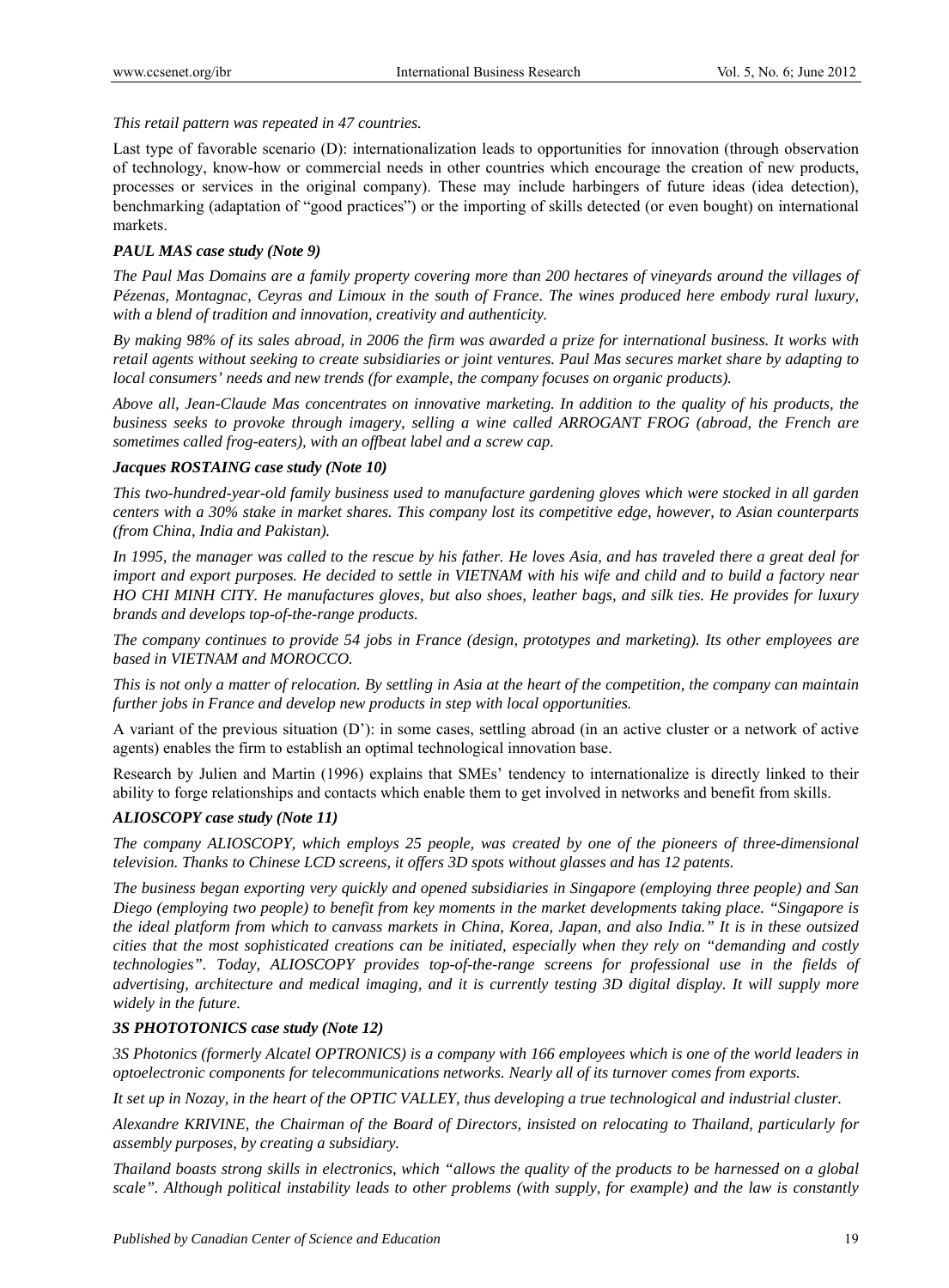*evolving (which means that specialized lawyers have to be hired), Thailand remains a must for 3S PHOTOTONICS: it is a geographical crossroads, and offers a cheap workforce with real skills.* 

# **4. The Transition from One Type of Internationalization to Another, with a Shift in the Innovation-internationalization Balance**

Many SMEs go through successive stages in which the balance between internationalization and innovation shifts over time.

For example, we can observe cases in which there is a shift from Scenario A to Scenario C.

# *Tikamoon case study (Note 13): The greater the mastery of production, the wider the distribution can be*

*The company Tikamoon sells Indonesian furniture by designing it in situ but from the company's own country. At start-up, the founder had accumulated 16 years' experience in furniture sales; now, three years later, a team of 11 people manages a warehouse covering 1,200m2 .* 

*The designer teamed up with the former manager of an online business site, so as to "pool complementary areas of skill". By managing the early stages of the business process (furniture materials and manufacture), the company wants to "multiply its distribution channels, through contacts with distributors and specialists in remote sales". It is investing in the German market, where this type of product is warmly welcomed, and hopes to boost exports to 30% of total sales within three years.* 

*A German website has now been created, which has also allowed the "original French website to be redesigned" so as to simplify it, raise its profile and target it more carefully.* 

*Here again, internationalization is facilitated by an increase in skills in e-commerce (hiring a partner), which soon makes it possible to create a web-based platform for Germany in light of the German population's taste for Indonesian-style furniture.* 

We now move on to a case of a shift from Scenario B to Scenario C.

# *R2IS case study (Note 14): Attractive innovations abroad*

*R2IS is a Lille-based company with 14 employees which specializes in IT assistance for large retail outlets (tills, electronic transactions). It is now moving into the development of mobile solutions (MOBIL'IT in 2009), with a sky-rocketing turnover.* 

*This innovation brought the business to the attention of an independent American company, following a business trip to the Silicon Valley organized by EURATECHNOLOGIES (ICT incubator of the Lille Urban Community). The American firm offered to become R2IS's official representative for R2IS, enabling the French entrepreneurs to join an influential network (The Mobile Marketing Association).* 

*In 2010, a meeting with a company manufacturing GPS solutions for major retail outlets resulted in an innovating product which trialed successfully. It was then necessary to set up in the USA and raise a significant amount of additional capital to support growth.* 

*In this example, we observe a pleasing sequence of opportunities, with a successful and progressive interconnection of technological and international outcomes (backing of an incubation structure, partnership for the launch of the product, access to networks, opportunity seizing).* 

# **5. Weak or Conflicting Links between Innovation and Internationalization**

At least four situations can be identified in which innovation and internationalization either simply occur side by side or are in conflict (Scenarios E to H).

In the first type of scenario (E), the firm adds an international element to its original activity through "external growth" by buying a skill (executive, group of employees), a brand or an already internationalized subsidiary. But is this an adjacent skill (juxtaposed), or a penetrating one (which will have to be gradually integrated into the spectrum of the firm's practices)?

# *EMBALTEC case study (Note 15): A nephew to innovate through the Web*

*The EMBALTEC group was founded 20 years ago and provides custom packaging services, with a branch in Nieppe (10 employees) and another in Rouen (5 employees). Its traditional customers hail from industry. The manager has diversified through EMBALOG, which operates container offloading. Tempted by the Web, he considers himself under-qualified ("I have always been reluctant, but you have to jump on the bandwagon").* 

*He "sought a new outlook" and found it in his nephew, an ICT engineer had recently assisted with the development of a consultancy firm. He welcomed the opportunity to lead a new subsidiary, EMBALEO, through the internet.*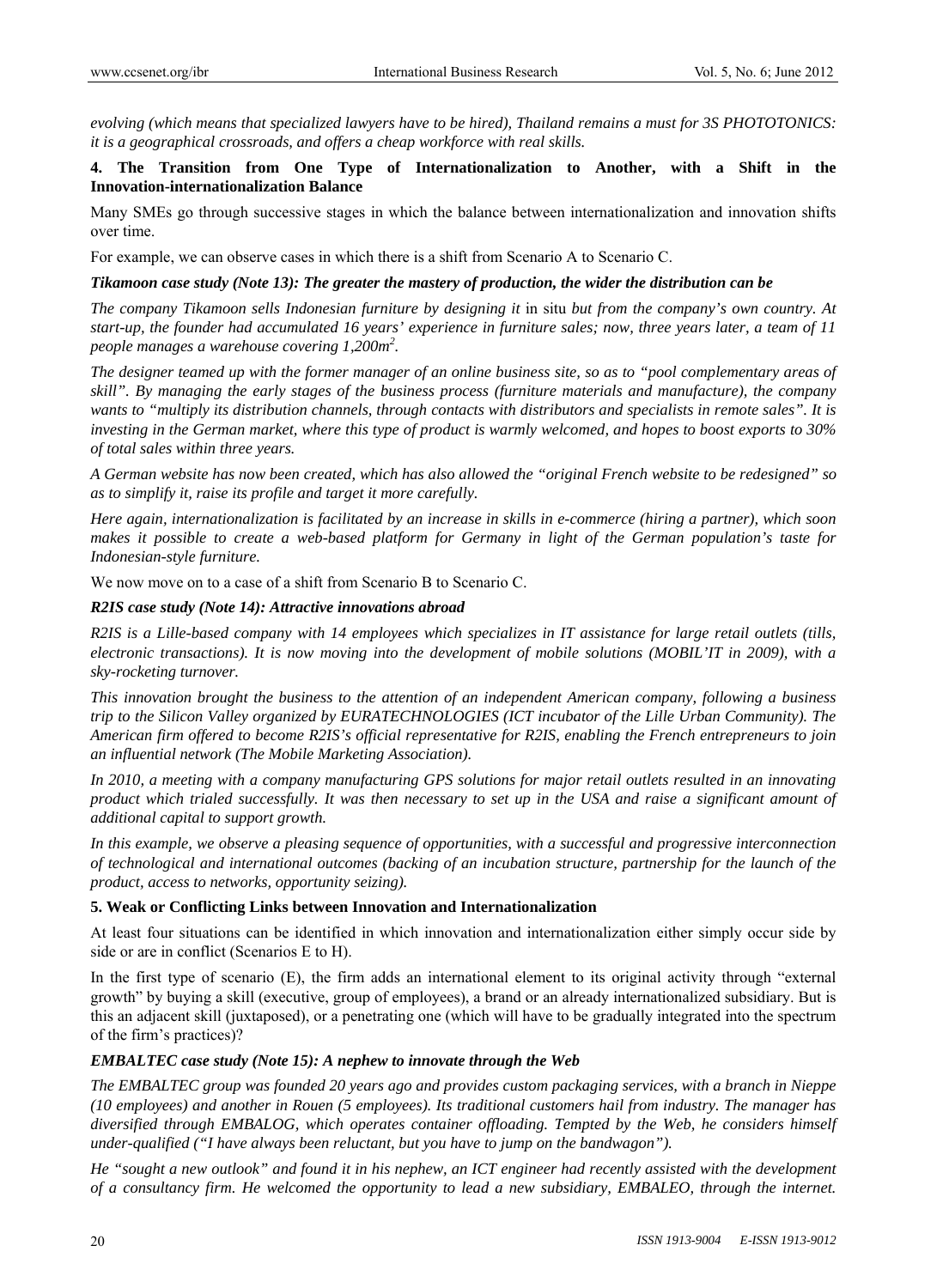*("The WEB excited me; this is a new market for us"). The new partner's technological skills enabled EMBALTEC to broaden its potential in terms of both products and customers. Visitors to the website find packaging materials (cardboard, adhesives, plastic bags, bubble wrap, etc.). The project is aimed at individuals but also craftsmen, shopkeepers and artists. Furthermore, there are already "strategies to diversify the product range". This activity keeps current employees occupied during quieter periods, and only required the purchase of two software programs.* 

*The creation of a website inevitably leads to internationalization, starting with Belgium and the Netherlands. The manager believes that "the WEB is a huge area for development. Logistics is important in e-commerce. It is an exhilarating challenge".* 

*A SME can integrate technological innovation through the hiring of skills. The "well-qualified nephew" shows the need for trust (which comes through family links) when embracing a technology than one does not master oneself.* 

In a second type of situation (Scenario F), the focus on exporting (or internationalization) drains the means, budget or resources that could have been devoted to innovation.

#### *La Cie GROUP case study (Note 16)*

*This company is a world leader in the domain of external hard drives thanks to its technical success and its original design; it has won countless awards and generates 89% of its turnover through exports. It has 14 subsidiaries with 450 employees.* 

*During the 2008-2009 crisis, the manager of La Cie Group froze exports to at-risk areas, retaining its financial resources to keep its research and development functions working at a high level. It was more careful to strengthen its innovative potential than to protect export turnover, as it is less dangerous to restrain internationalization (by adapting to circumstances) than to lose ground on technical quality; only this quality makes it possible to win back markets.* 

A third situation (Scenario G) deals with extensive marketing approaches (much of the same thing). These approaches do not force a business to internationalize at all; rather, the technologies developed encourage it to expand in regional or national markets.

## *ACM case study (Note 17): Internal then external growth sustained by a promising market*

*ACM was created by a pharmacist-biologist and his wife in Bellegarde (in the French* département *of Loiret). It is a small group specializing in microbiological analysis (with 75 employees, a turnover of €7 million, and two fields of activity: ACM AGRO and ACM PHARMA).* 

*The firm is experiencing significant growth. According to the manager, "the market for analysis in the agri-food industry is undergoing major development. Some crises have accelerated the need for safety and traceability". The business's main activity is to look for microbial or pathogenic contamination in traditionally made products, mass catering, slaughterhouses and agri-food industries. For the PHARMA branch, it also works on pharmaceutical and cosmetic products.* 

*Competition is fierce, but the firm capitalizes on its "reactivity, flexibility and the range of services offered to its customers". It wins over a number of the markets abandoned by public sector laboratories depending on General Councils.* 

*A leader in its region, ACM intends to strengthen its operational network by broadening its geographical scope through the taking-over of other small family laboratories. The firm has built a new head office in line with its ambitions. "Firms such as ACM are supported by the market provided they manage to move with or anticipate it".* 

Finally (H), selecting the countries in which to internationalize does not always involve specific innovations or technological developments. Such decisions sometimes even undermine the products rather requiring that they be improved (such as when there is a preference for countries where technological or quality requirements are less stringent).

This does not prevent businesses from making initial technological adjustments (which are neither too costly nor complex) to meet specific requirements. However, once these have been carried out, the flow of the products (bottom-of-the-range or low-priced) requires above all an ability to supply in great quantities (capacity development).

## *GAUDET bakery case study, 55 employees (Note 18)*

*Specializing in bottom-of-the-range and middle-of-the-range products, this firm exports a spiced plum tart to India with a view to its being sold over the course of a month during an important religious celebration. On the whole, the*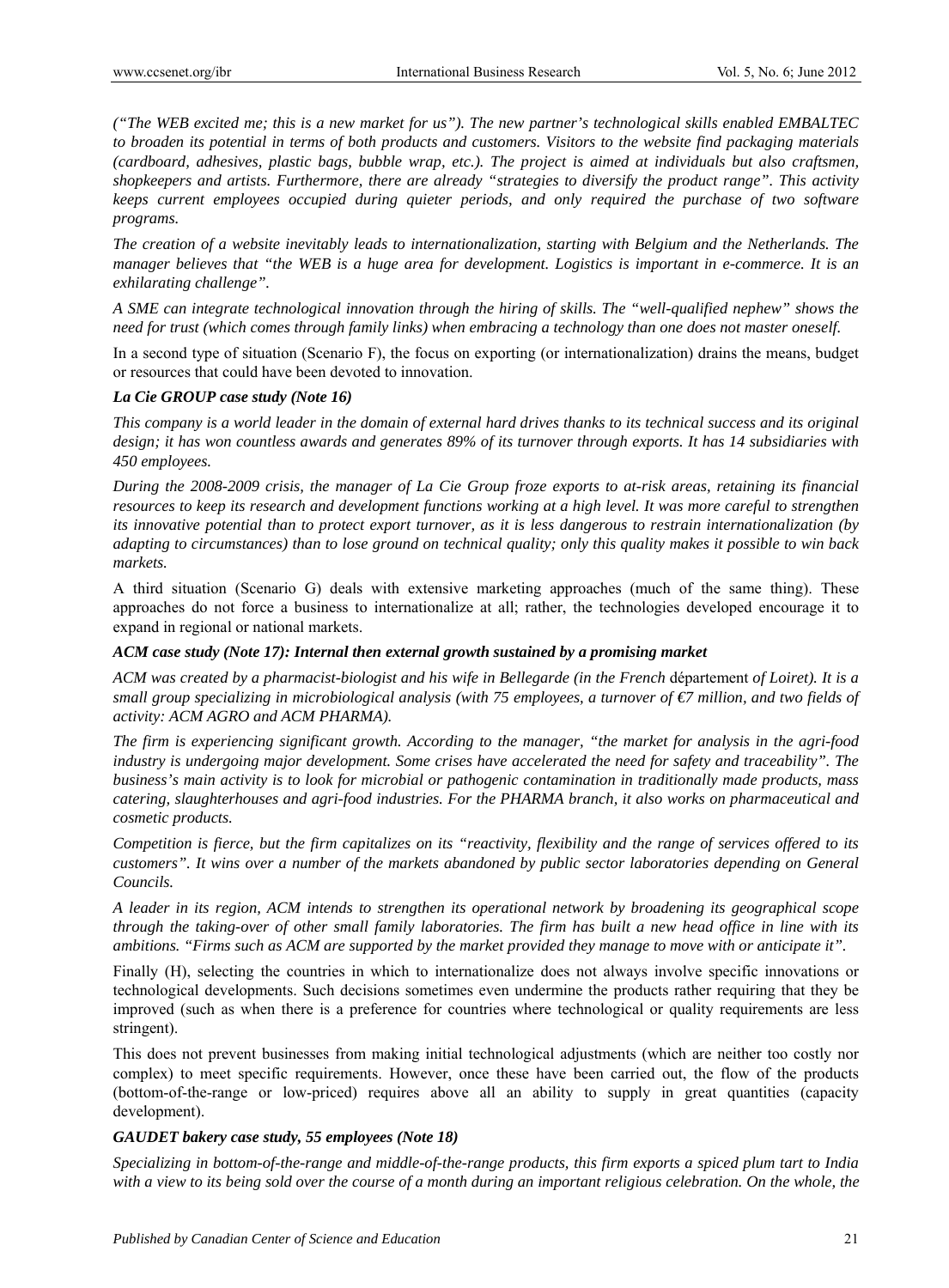*business has to send at least 250,000 pies weighing 500g each, which are transported in about 15 containers. In addition to its production capacity, the firm has managed to manufacture a cheap tart which can withstand storage for six months without refrigeration.* 

# **6. General Conclusion**

In conclusion, these case studies have led us to observe the following:

- ‐ Fundamental technological innovations, especially upstream (prior to internationalization).
- ‐ Technological innovations with a view to adjustment and adaptation, or aiming to secure international niche markets, which interact with the internationalization process.
- ‐ Marketing or organizational innovation to penetrate certain markets, work with internationalization or speed up development by building in specific services meeting international customers' needs.
- ‐ Circumstantial or incidental innovations arising from opportunities encountered (by chance or by design) in the countries where the company has operated (through synergies with partners or ideas for new products).

The companies examined show how internationalization uses mixed (technological and managerial) innovation devices in complex combinations, depending on the type of company, the operational context and their business trajectory.

These adjustments bear witness to a need for joint creativity in the fields of engineering, trade and management which venture beyond the advice commonly given concerning technical quality (for products and services) and a potential partnership network (for international distribution).

"A relevant analysis of the "internationalization of SMEs" must be achieved through a careful definition of the procedures involved in joining the dynamic of the Global Industrial System (to which businesses contribute). This means we must not rank firms which export and import, or ones which export but do not import, to the extent that the internationalization of trade is not a relevant indicator, or at least not a sufficient indicator, of the Global Industrial System's capacity for integration. This capacity for integration becomes even more widespread if the manager is able to accommodate the various aspects of the international process and to use this strategy to achieve the level of performance which he or she desires." (Perrault  $&$  St Pierre, 2008)

# **References**

Andersson, S., Gabrielsson, J., & Wictor, I. (2004). International activities in small firms-examining factors influencing the internationalization and export growth of SMEs. *Canadian Journal of Admiistrative science, 21*(1), 22-34.

Calof, J., & Beamish, P. (1995). Adapting to foreign markets: Explaining internationalization. *International Business Review, 4*(2), 115-131. http://dx.doi.org/10.1016/0969-5931(95)00001-G

Coviello, N. E., & Munro, H. J. (1995). Growing the entrepreneurial firm: Networking for international market development. *European Journal of Marketing, 29*(7), 49-61. http://dx.doi.org/10.1108/03090569510095008

Filion, L. J. (1991). Visions et relations, clés du succès de l'entrepreneur. *Les éditions de l'entrepreneur*. Montréal, 1991.

Fillis, I. (2001). Small firm internationalisation: An investigative survey and future research directions. *Journal of Management Decision, 39*(9), 767-783. http://dx.doi.org/10.1108/00251740110408683

Fletcher, D., & Vyakarman, S. (1999). *Enacting globalisation and mapping growth in small entrepreneurial firms. Frontiers of Entrepreneurship research*. Babson College.

Fontagné, L., & Gaulier, G. (2008). *Performances à l'exportation de la France et de l'Allemagne*. Conseil d'Analyse économique.

Gueguen, G., Peyroux, C., & Torrès, O. (2007). Degré d'internationalisation et pratiques d'innovation: le cas de PME polonaises. *XIIIe Conférence Internationale du réseau PGV*, Lisbonne.

Julien, P. A. (1997). *Les PME: bilan et perspectives*. GREPME, Economica.

Julien, P. A. (2005). *Entrepreneuriat et Economie de la connaissance*. Presses de l'Université du Québec.

Julien, P. A., & Martin, M. (1996). *Mondialisation de l'économie et PME québécoises*. Presses de l'Université du Québec.

Knight, G. A. (2001). Entrepreneurship and strategy in the international SME. *Journal of International Management, 7*(3), 155-171. http://dx.doi.org/10.1016/S1075-4253(01)00042-4